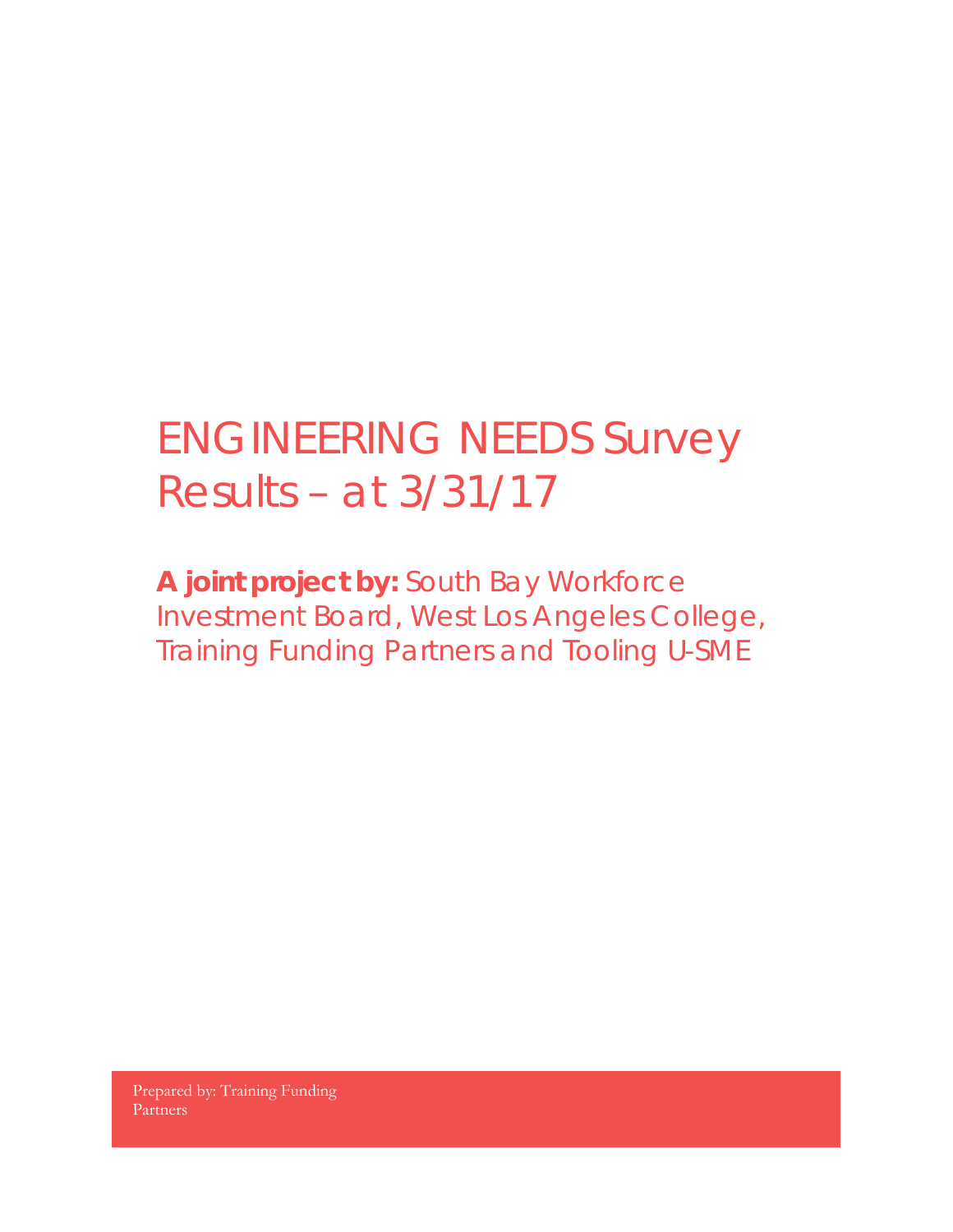# Table of Contents

| III. Contact Information of Respondents to Date:  3 |
|-----------------------------------------------------|
|                                                     |
|                                                     |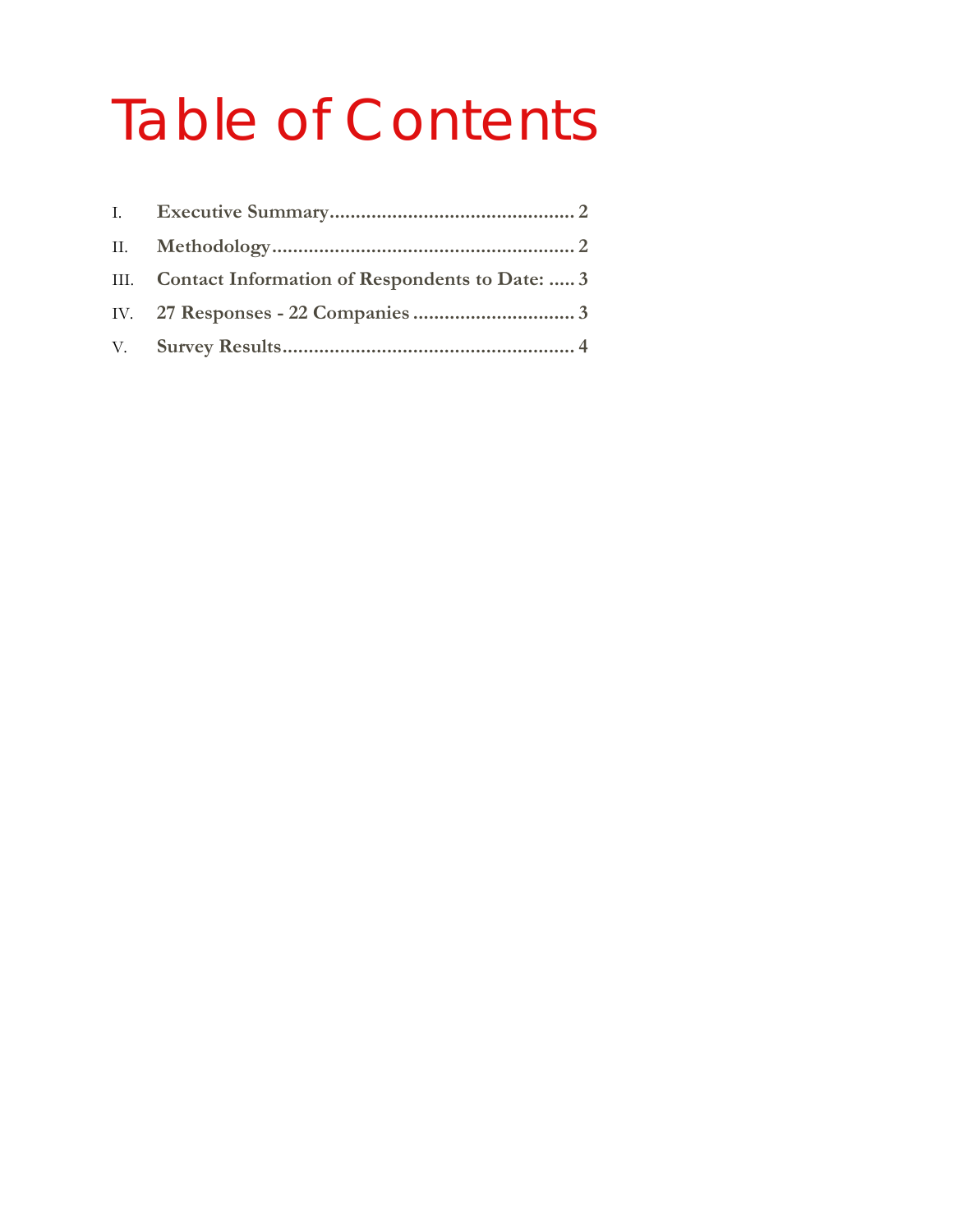### <span id="page-2-0"></span>Executive Summary

Companies in the Advanced Manufacturing sector were asked to participate in an ENGINEERING NEEDS survey to help the project team evaluate the need in Los Angeles County for workers in engineering roles and to determine the skill gaps that employers see with this workforce. The goal of the project is to create both pre-Apprenticeship and Apprenticeship tracks in engineering which would be innovative and customized to employer needs.

The overarching goal is to create a pipeline of workers to serve the employers' needs for years to come.

This survey is the first of two surveys distributed by the project team.

The Survey related to this report can be found at:<https://surveyplanet.com/5768899626f371f8547b7519>

## <span id="page-2-1"></span>Methodology

The survey form questions and form were developed with input from project partners including West LA College (West), South Bay Workforce Board (SBWIB), Tooling U-SME (TU-SME) and Training Funding Partners (TFP). The survey went through a variety of tests, drafts and edits before being finalized.

The final survey asked respondents about their needs in the areas below and respondents were asked to complete the survey online which automatically records their responses. In some cases, employers were provided a survey form to be completed by hand if easier for the employer.

The survey distribution list was developed jointly by project partners with all providing contacts to include. The lists were scrubbed and duplicates removed and the SBWIB managed the main form of distribution via email including a one-page flyer about the development of Pre-Apprenticeship and Apprenticeships. The SBWIB used Constant Contact to manage the distribution and tracking of clicks and sending follow-ups and reminders.

Survey topics included:

- Method of contact
- Impact of Defense budget reductions
- Types of training and delivery methods used to train Engineers currently
- Types of Engineering and Engineering-related job openings and links to open job descriptions
- Skill gaps identified in the workforce
- Knowledge of Apprenticeship models

The survey administrator checked returned surveys via the online tool used – surveyplanet.com. Responses are summarized herein and detailed responses are available in Word, .pdf or Excel format upon request.

Note: The results reported can only be considered the opinions of the survey participants. They cannot be generalized to represent the entire LA County employer population as a whole.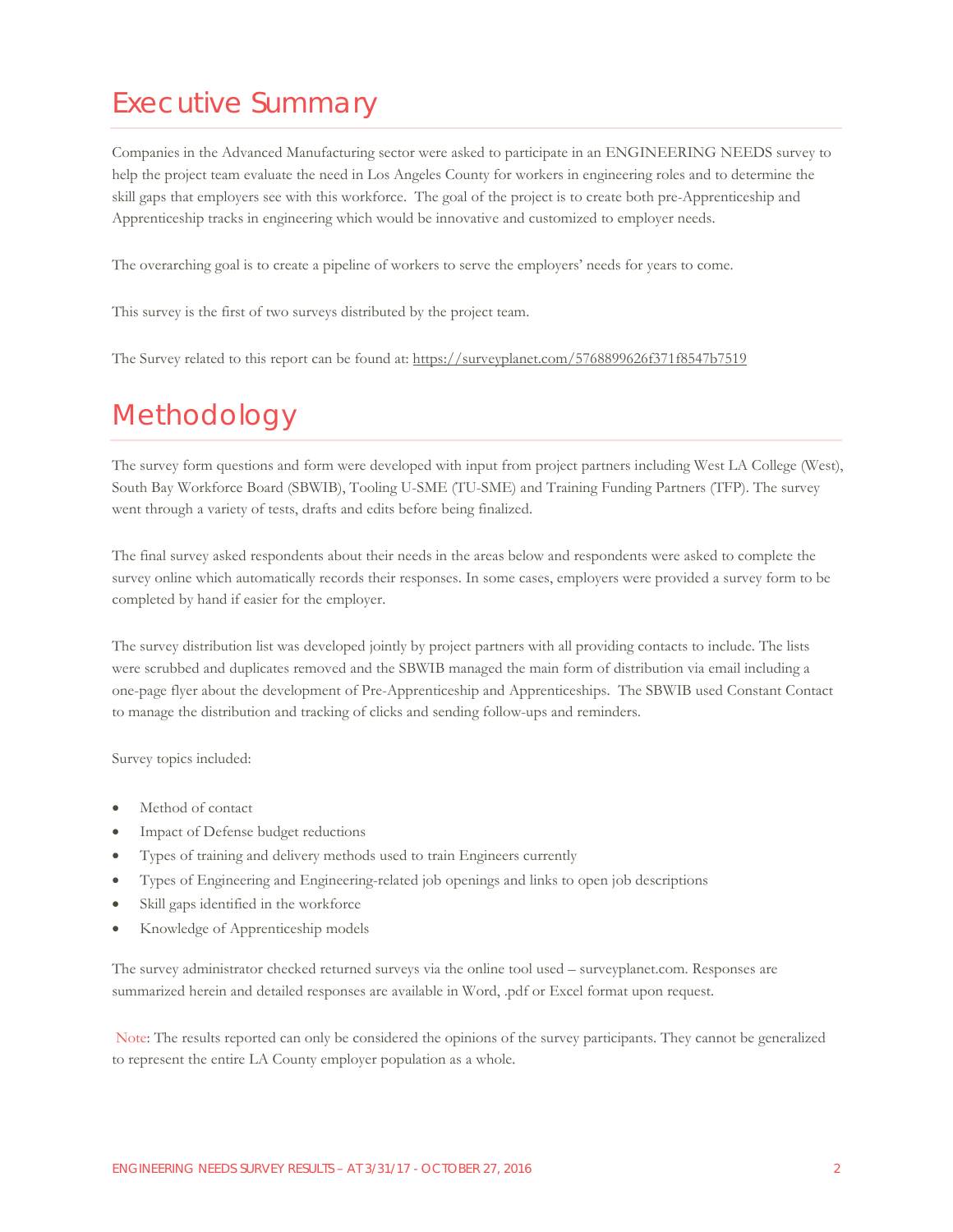## <span id="page-3-1"></span><span id="page-3-0"></span>Contact Information of Respondents to Date: 27 Responses - 22 Companies

Respondent Contact Information Removed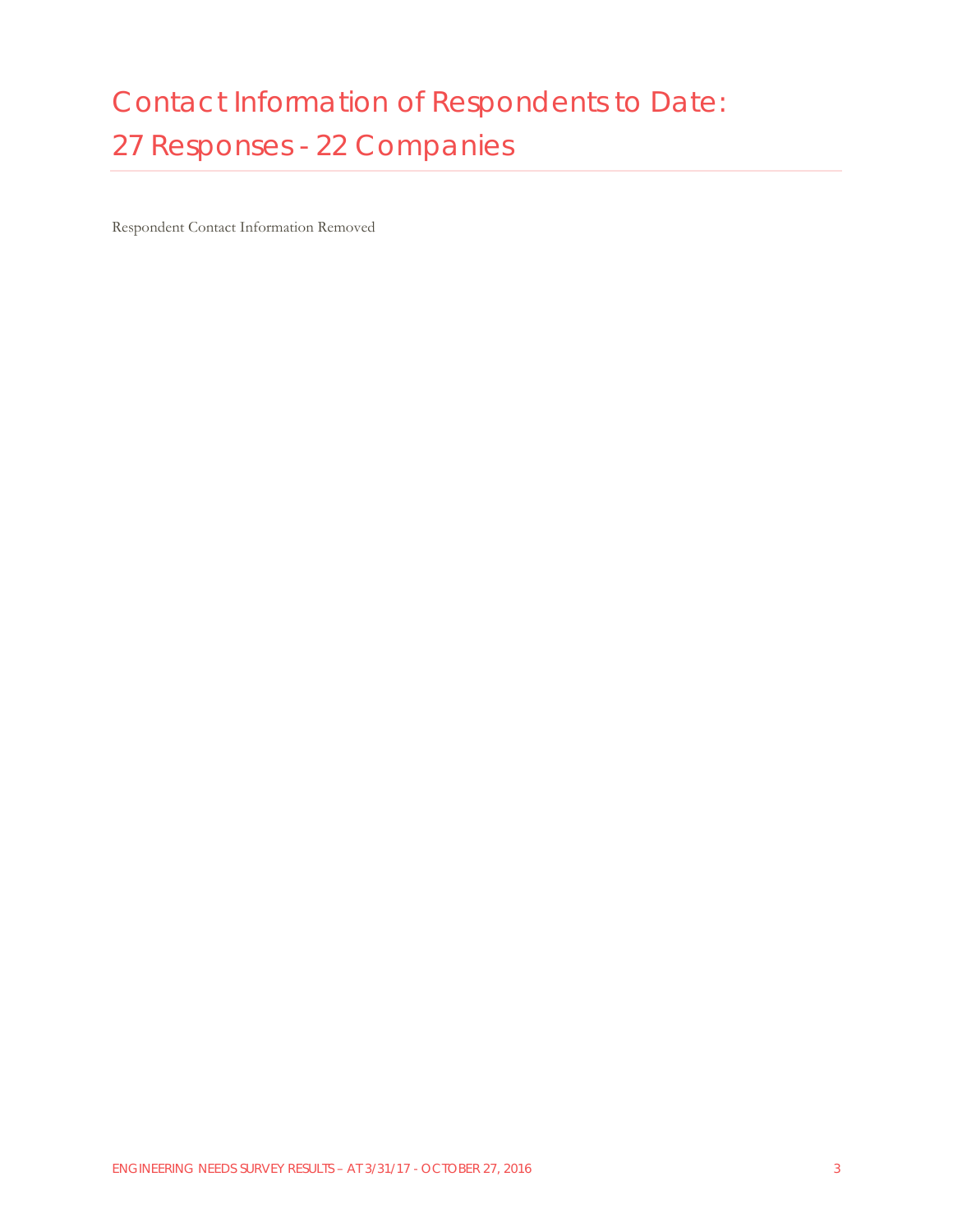## <span id="page-4-0"></span>Survey Results

Below are summary survey results. Detailed results are available upon request in Word, .pdf or Excel.

#### Impacted by Defense budget reductions

| <b>Type</b>                                                                                                                            | Count | % of Responses |
|----------------------------------------------------------------------------------------------------------------------------------------|-------|----------------|
| Have experienced loss of employment of at least 5% and/or are facing loss                                                              | 5     | $12.5\%$       |
| Experiencing or facing imminent loss of sale or production of at least 25%                                                             | 3     | $7.5\%$        |
| Prime                                                                                                                                  | 3     | $7.5\%$        |
| 1 <sup>st</sup> Tier                                                                                                                   | 3     | $7.5\%$        |
| 2 <sup>nd</sup> Tier                                                                                                                   |       | $17.5\%$       |
| 3rd Tier                                                                                                                               | 8     | 20%            |
| Other                                                                                                                                  | 4     | 10%            |
| Not impacted                                                                                                                           |       | $17.5\%$       |
| Other Descriptions: Largest supplier to Boeing for sheet metal on C17: vendor to prime, 1st-3 <sup>rd</sup> tier supplies many of whom |       |                |

Other Descriptions: Largest supplier to Boeing for sheet metal on C17; vendor to prime, 1st-3rd tier supplies many of whom affected; OEM; provides wireless components and connectivity circuits for Military applications. SMC is an air force agency; defense cuts impact us differently than contractors. Civilian funding is separate budget item from program funding.

We experienced a loss of employment of at least 5% and/or are facing an imminent threat of employment loss

#### If looking for employees with new skills sets this need is due to?

| <b>Type</b>                                                         | Count      | % of Responses |
|---------------------------------------------------------------------|------------|----------------|
| New Product Design                                                  | 12         | 16%            |
| New Production Line/Product                                         | 8          | $10.7\%$       |
| New Industries Targeted/Served                                      | $\bigcirc$ | $8\%$          |
| New Technology/Software/Equipment                                   | 16         | $21.3\%$       |
| Maintaining Production Levels Consistent with Customer Requirements | 10         | $13.3\%$       |
| Maintaining Quality Levels Consistent with Customer Requirements    | 1.5        | 20%            |
| Not looking or employees with new skill sets                        | 4          | $5.3\%$        |
| Other                                                               | 4          | $5.3\%$        |

Other Descriptions: Always looking for qualified engineers/programmers/tool designers/inspectors; aging workforce, constantly hiring in one engineering discipline or another

We continuously need new engineers, scientists and computer programmers with the latest technical skills and good teamwork.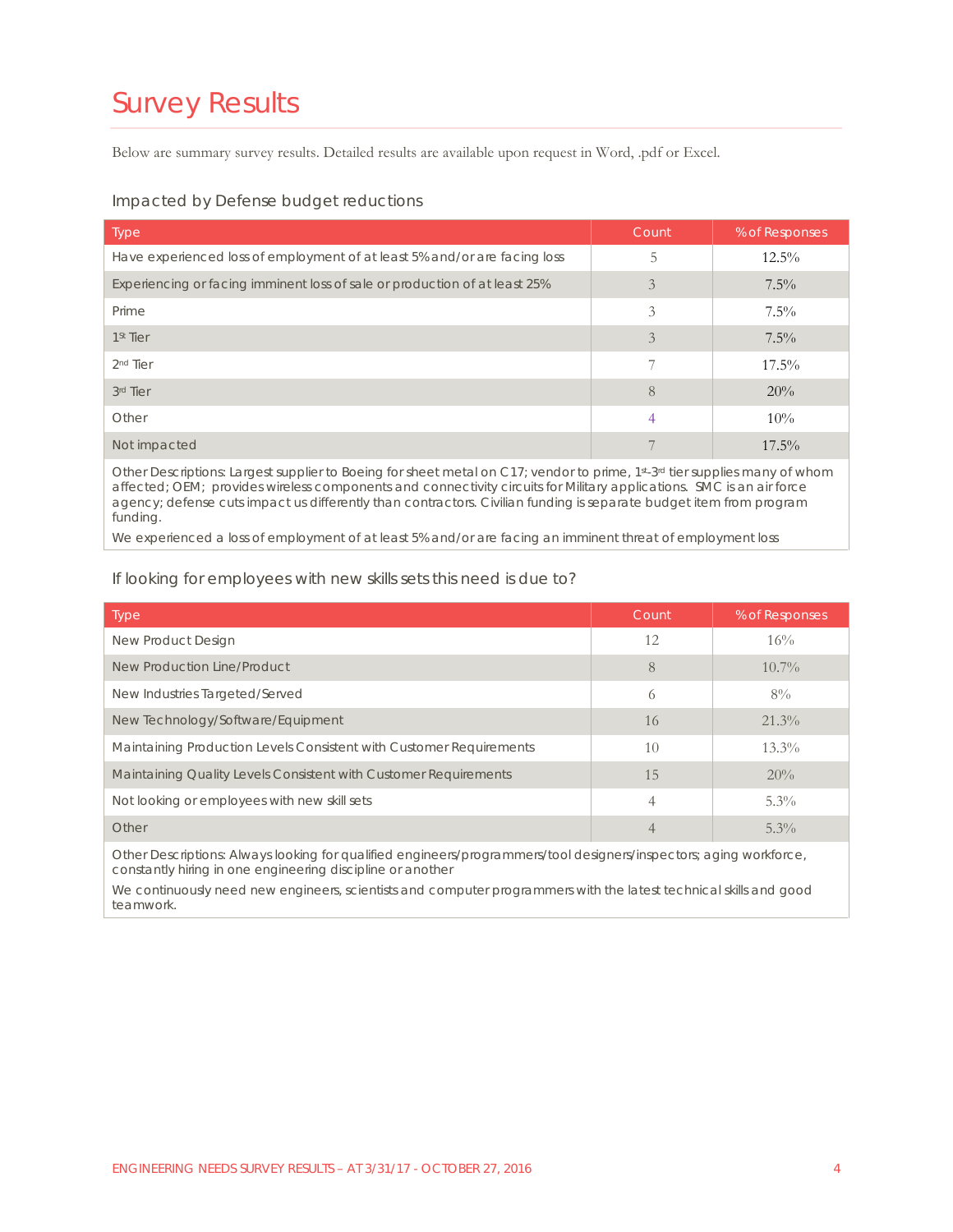#### Trying to increase veteran recruitment?

| Response                                                                                                               | Count | % of Responses |
|------------------------------------------------------------------------------------------------------------------------|-------|----------------|
| Yes                                                                                                                    | ר     | 55.6%          |
| No                                                                                                                     |       | $44.4\%$       |
| Notes Provided by Respondents: Prefer to hire vets due to crossover in required skills; bad experience with a batch of |       |                |

non-tailored resumes; survey forwarded to HR; always focused on veterans; we do hire vets but do not have a formal program in place to specifically manage the hiring of vets

What type of training do you currently provide to ENGINEERING related employees?

| Response                                                       |                                                                        |
|----------------------------------------------------------------|------------------------------------------------------------------------|
| A wide range of short classes on technical and business skills | Model Based Definition                                                 |
| Aerospace related compliance standards                         | Model Based Design                                                     |
| Agile Engineering                                              | <b>NASA Certification</b>                                              |
| Air Force                                                      | New Design Trends                                                      |
| AS 9100                                                        | New Manufacturing Trends                                               |
| Assembly                                                       | Non-Destructive Testing                                                |
| CAD/CAM                                                        | None – expected to have training and experience<br>when they arrive    |
| CATIA and NX Design, NX 10                                     | On the Job                                                             |
| Communication and Team Building                                | Peer Training                                                          |
| <b>Computational Fluid Dynamics</b>                            | Pneumatic (machinist, then can move up)                                |
| Corporate Orientation                                          | <b>Process Training</b>                                                |
| <b>Corporate Sponsored Degrees</b>                             | Project Management/Earned Value Management                             |
| Design for Reliability                                         | <b>Risk Management</b>                                                 |
| <b>DoD Acquisition Process</b>                                 | Rugged Design & Ruggedization                                          |
| Elecro-mechanical Technician Training                          | Satellite                                                              |
| Electro Static Discharge                                       | Sensors                                                                |
| ETP Funded classes as required                                 | <b>Shock Vibration</b>                                                 |
| Excel                                                          | Software Development                                                   |
| <b>Finite Element Analysis</b>                                 | Software Programming                                                   |
| <b>FMEA</b>                                                    | Software specific training                                             |
| GD&T                                                           | Solid Works                                                            |
| <b>IPC-A-610</b>                                               | Space Professional Development                                         |
| J-Standard Certification                                       | <b>Structural Dynamics</b>                                             |
| J-STD-001                                                      | System Specific Training                                               |
| Launch                                                         | Systems Engineering                                                    |
| Leadership                                                     | Testing                                                                |
| Mastercam                                                      | Thermal Analysis & Design                                              |
| Metrology Hardware Applications                                | Vendor supplied training on different types of<br>production equipment |
| Metrology Software Applications                                |                                                                        |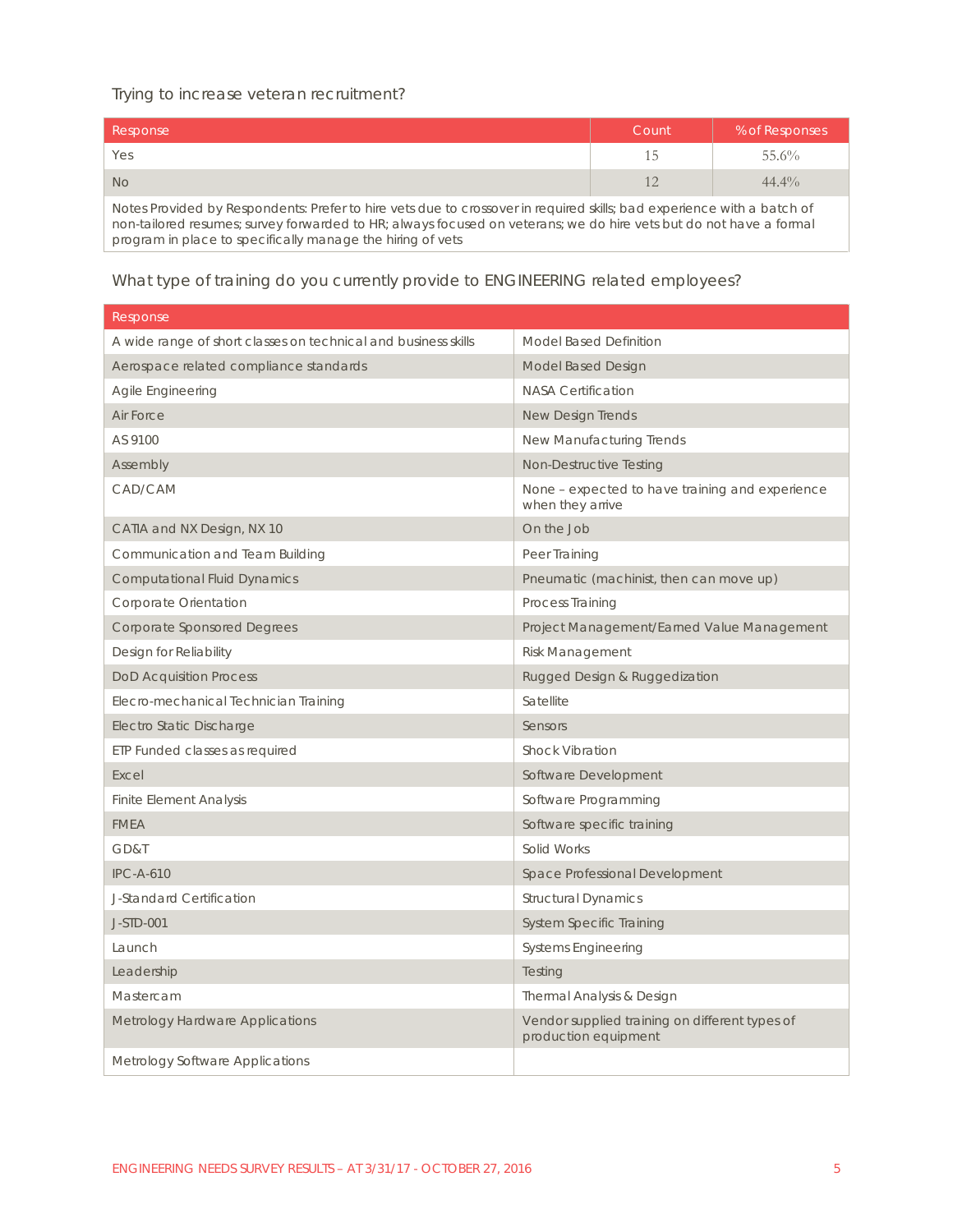What in-house training delivery methods do you use?

| <b>Type</b>                                       | Count | % of Responses |
|---------------------------------------------------|-------|----------------|
| Instructor Led/Classroom                          | 19    | $18.4\%$       |
| Instructor Led/Shop Floor                         |       | $6.8\%$        |
| OJT - Live Production                             | 16    | $15.5\%$       |
| Read and Understand                               | 16    | $15.5\%$       |
| Job Shadowing                                     | 16    | $15.5\%$       |
| Self-Paced Online Learning                        | 12    | $11.7\%$       |
| Tuition Assistance Program for College Coursework | 12    | $11.7\%$       |
| Other                                             | 5     | $4.9\%$        |
| Other Descriptions: ETP through El Camino College |       |                |

#### Do you need to hire Engineers?

| <b>Type</b>                                                                                                                                                                      | Count          | % of Responses |
|----------------------------------------------------------------------------------------------------------------------------------------------------------------------------------|----------------|----------------|
| Aerospace Engineer                                                                                                                                                               | 15             | $17.2\%$       |
| <b>Electrical Engineer</b>                                                                                                                                                       | 15             | $17.2\%$       |
| <b>Mechanical Engineer</b>                                                                                                                                                       | 18             | $20.7\%$       |
| <b>Manufacturing Engineer</b>                                                                                                                                                    | 13             | $14.9\%$       |
| <b>Process Engineer</b>                                                                                                                                                          | 7              | $8\%$          |
| <b>Production Engineer</b>                                                                                                                                                       | 6              | $6.9\%$        |
| Other - List below                                                                                                                                                               | $\Omega$       | $10.3\%$       |
| No - we do not need to hire Engineers                                                                                                                                            | $\overline{4}$ | $4.6\%$        |
| Other Descriptions: CNC Programmers, Tool Designers, Trained Machinists, Scheduling & Planning Engineers<br>Computer, thermodynamics, aerospace/astronautical, systems, Software |                |                |

#### What other Engineering-Related job openings do you have available?

| <b>Type</b>                                 |                                                   |  |
|---------------------------------------------|---------------------------------------------------|--|
| Applications Engineer CATIA & Abagus        | No - we do not need to hire Engineers             |  |
| <b>CNC Programmer</b>                       | Project Engineer - mid to senior                  |  |
| Design Engineer                             | <b>OBD Senior Engineer</b>                        |  |
| Electrical Engineer (multiple)              | Quality Inspector/Quality Engineering and Design  |  |
| Electronic Equipment Service Technician     | See jobs website of most respondents for openings |  |
| Engineer LTWTA Subsystems                   | Software Sales Engineer                           |  |
| Engineering Specialist - mid                | <b>Structural Analysis Engineer</b>               |  |
| Industrial Engineer (mid level)             | <b>Systems Engineers</b>                          |  |
| Mechanical Engineers/Mechanical Designer    | <b>Technical Engineer</b>                         |  |
| Member of the Technical Staff - entry level | <b>Test Engineer</b>                              |  |
| Mold Engineer                               | Vehicle Senior Engineer                           |  |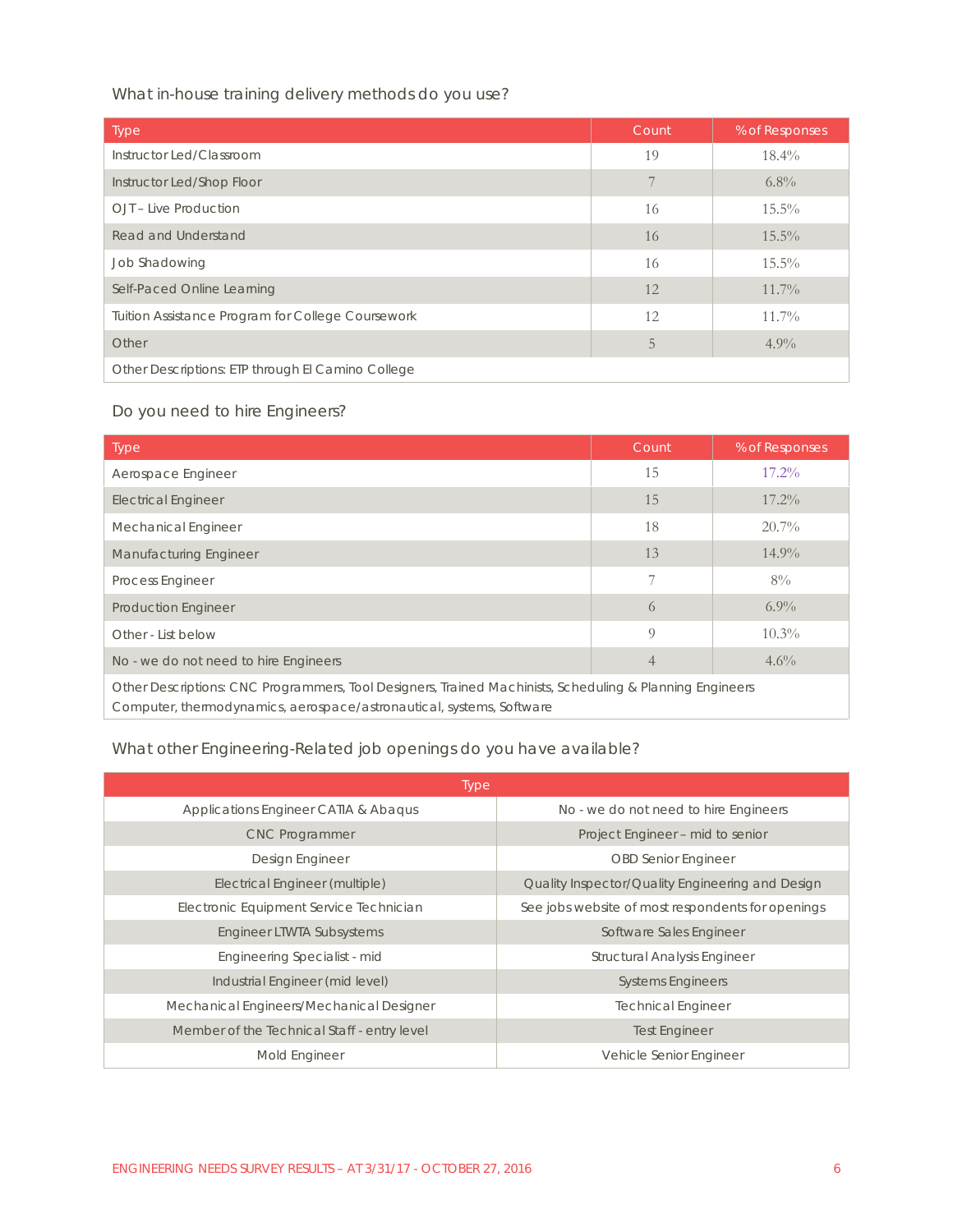What related job openings do you foresee in next 12-24 months?

| <b>Type</b>                                                     |                                                   |  |  |
|-----------------------------------------------------------------|---------------------------------------------------|--|--|
| Aerospace Engineer                                              | No - we do not need to hire Engineers             |  |  |
| Applications Engineer CATIA & Abagus / Dimensional<br>Metrology | Project Engineer - mid                            |  |  |
| <b>CNC Programmer</b>                                           | Quality engineer/ QA                              |  |  |
| Design Engineer / Ruggedized Military Products                  | Sales Engineer - Dimensional Metrology            |  |  |
| Electrical Engineer (multiple)                                  | See jobs website of most respondents for openings |  |  |
| <b>Engineer Electronic Test Equipment</b>                       | Software Engineers                                |  |  |
| Engineering Specialist - mid                                    | Software Sales Engineer                           |  |  |
| <b>Finite Element Analyst</b>                                   | <b>Structural Analysis Engineer</b>               |  |  |
| Industrial Engineer                                             | <b>Systems Engineering</b>                        |  |  |
| Infor LN ERP Technical Systems Analyst                          | <b>Technical Engineer</b>                         |  |  |
| Mechanical Engineer/Mechanical Design                           | <b>Test Engineer</b>                              |  |  |
| Member of the Technical Staff - entry                           | <b>Thermal Engineer</b>                           |  |  |
| NDT Inspector Level 2                                           | <b>Tool Designer</b>                              |  |  |
| NDT Inspector Level 2 / Quality Inspector                       |                                                   |  |  |

Do you have positions in the field of engineering that DO NOT REQUIRE a college degree?

| Response                                                                                                                                                                                                          | Count | % of Responses |  |
|-------------------------------------------------------------------------------------------------------------------------------------------------------------------------------------------------------------------|-------|----------------|--|
| No - all require a degree                                                                                                                                                                                         | 9     | $33.3\%$       |  |
| Yes - we have some that DO NOT require a degree                                                                                                                                                                   | 18    | $66.7\%$       |  |
| <b>Types Listed</b>                                                                                                                                                                                               |       |                |  |
| Applications Engineer (CATIA, ENOVIA)                                                                                                                                                                             |       |                |  |
| <b>Applications Technicians - Dimensional Metrology</b>                                                                                                                                                           |       |                |  |
| <b>CNC Programming</b>                                                                                                                                                                                            |       |                |  |
| Drafting                                                                                                                                                                                                          |       |                |  |
| <b>Engineering Technician</b>                                                                                                                                                                                     |       |                |  |
| Lab Technician                                                                                                                                                                                                    |       |                |  |
| <b>Manufacturing Engineering</b>                                                                                                                                                                                  |       |                |  |
| Manufacturing/Production Jobs                                                                                                                                                                                     |       |                |  |
| Non Destructive Testing Level 2                                                                                                                                                                                   |       |                |  |
| <b>Plastics Mechanic</b>                                                                                                                                                                                          |       |                |  |
| <b>Product Technical Specialist</b>                                                                                                                                                                               |       |                |  |
| <b>Quality Inspection</b>                                                                                                                                                                                         |       |                |  |
| Solid Rocket Motor Operator                                                                                                                                                                                       |       |                |  |
| Technicians / R&D Technicians                                                                                                                                                                                     |       |                |  |
| <b>Tool Design</b>                                                                                                                                                                                                |       |                |  |
| Will accept sufficient industry experience                                                                                                                                                                        |       |                |  |
| Other Descriptions: Most of our positions could be filled through vocational, junior college or OJT training (from) All<br>require a degree except Electronic Equipment Service Tech requires only an Associate's |       |                |  |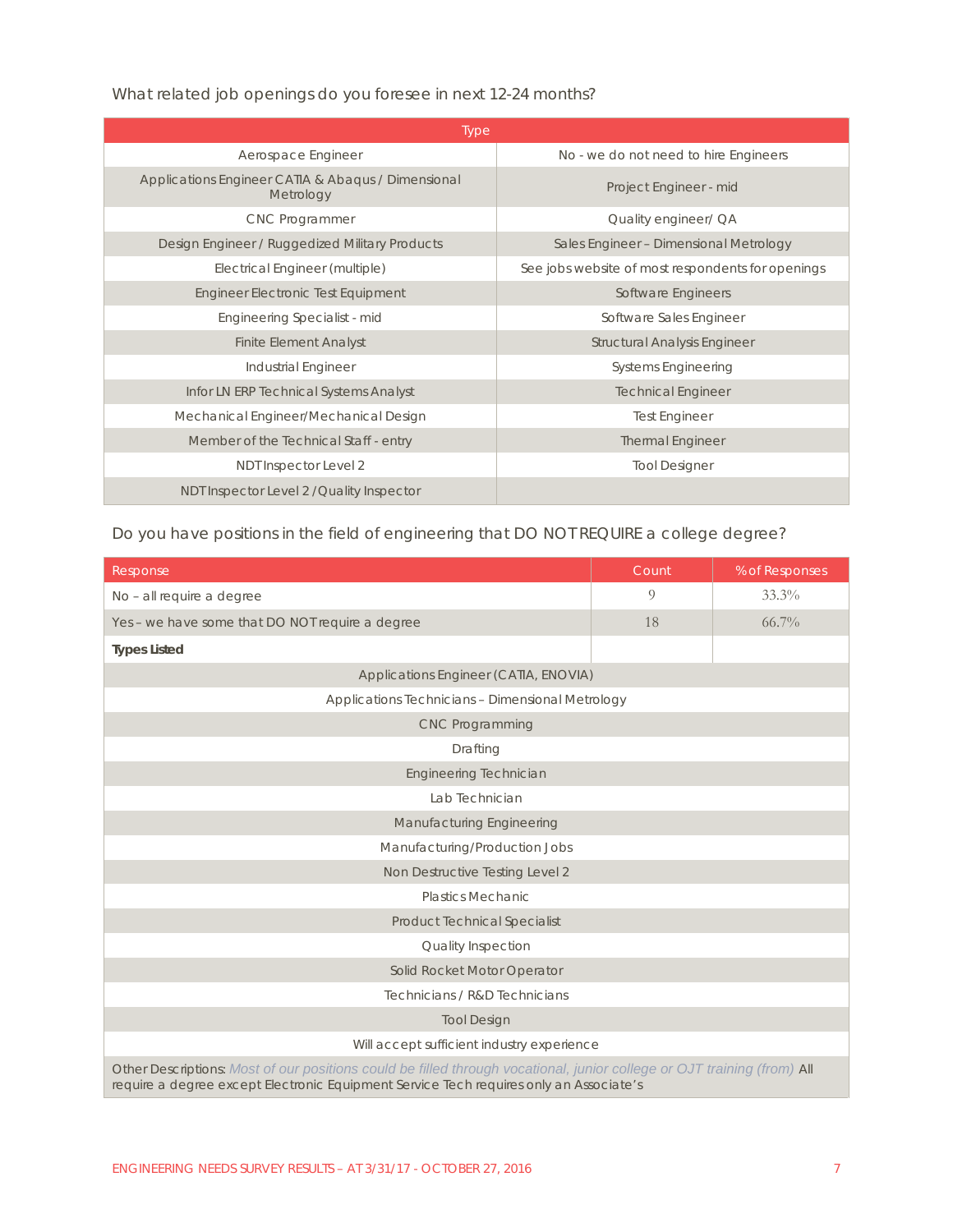What traits and skills are missing in the current applicant pool for qualified engineering candidates?

| Type                                                                                                                       |
|----------------------------------------------------------------------------------------------------------------------------|
| Accountability                                                                                                             |
| Assertive, courage to take on risky projects                                                                               |
| Blueprint                                                                                                                  |
| CAM Applications (Mastercam, CATIA etc.)                                                                                   |
| Can-do attitude                                                                                                            |
| Career oriented                                                                                                            |
| Cleanroom experience                                                                                                       |
| <b>Communication Skills</b>                                                                                                |
| Cybersecurity                                                                                                              |
| <b>Dimensional Metrology</b>                                                                                               |
| Electro-mechanical design and design for manufacturing                                                                     |
| <b>Electronic Warfare</b>                                                                                                  |
| Experience / Experience working with NASA and MIL standards                                                                |
| <b>GD&amp;T Theory</b>                                                                                                     |
| Hands on manufacturing experience                                                                                          |
| High End MS Office Skills (Excel and Access Databases)                                                                     |
| Honest assessment of their worth/self-assessment of knowledge                                                              |
| Information experience                                                                                                     |
| In-process inspection                                                                                                      |
| Magnetic Transformer Industry                                                                                              |
| Mastercam and PC DMIS                                                                                                      |
| Math fundamentals                                                                                                          |
| Millennial Skill Sets do not match up with expectations                                                                    |
| Model Based System Engineering                                                                                             |
| Multi task in a fast-paced environment                                                                                     |
| Practical Knowledge                                                                                                        |
| <b>Presentation Skills</b>                                                                                                 |
| Quality Control                                                                                                            |
| <b>RADAR</b>                                                                                                               |
| Real life technical training in Model Based Definition (Solid Works/CATIA)                                                 |
| Realistic Expectations                                                                                                     |
| Relevant experience                                                                                                        |
| Software (not scripting) and Systems Engineering                                                                           |
| Solenoids and solenoid valves                                                                                              |
| Space experience and Air Force acquisition experience                                                                      |
| We look for well-rounded individuals with technical competencies as well as communication and project management<br>skills |
| Work ethics                                                                                                                |
| Works well with staff- Teamwork                                                                                            |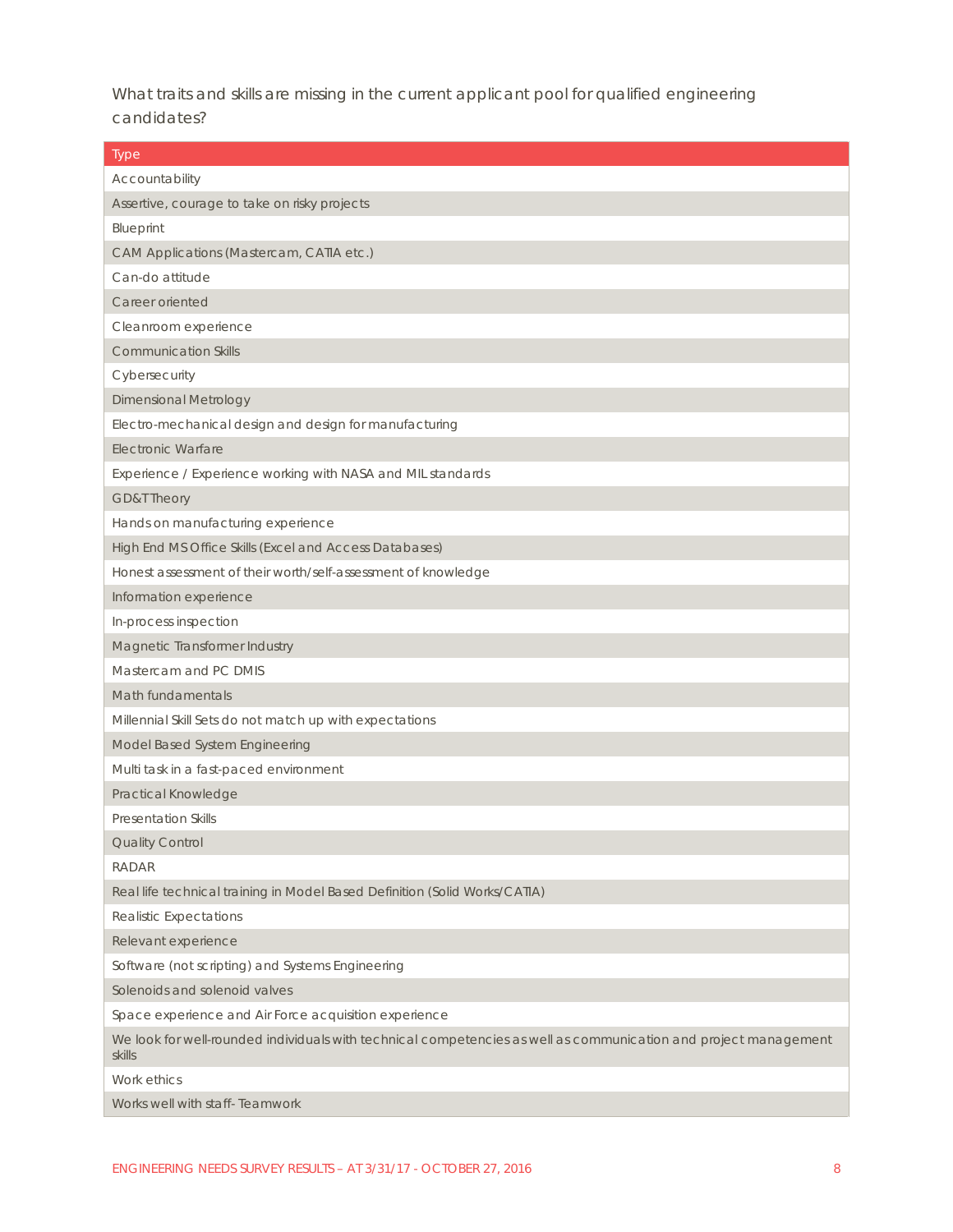Do you have job descriptions available identifying knowledge, skills, abilities required for engineering roles?

Response

Companies all responded to contact them directly or check their careers websites

Are you aware that State and Federal funds are available to fund Apprenticeship?

| Response                   | Count | % of Responses |
|----------------------------|-------|----------------|
| Yes                        | 14    | 51.9%          |
| <b>No</b>                  | 13    | $48.1\%$       |
| <b>Other Descriptions:</b> |       |                |

Would you benefit from having access to a pipeline of workers trained in a core/baseline curriculum?

| Response                                                                                                                                            | Count | % of Responses |
|-----------------------------------------------------------------------------------------------------------------------------------------------------|-------|----------------|
| Yes                                                                                                                                                 | 24    | 88.9%          |
| N <sub>o</sub>                                                                                                                                      | 3     | $11.1\%$       |
| Other Descriptions: Very difficult to recruit and train these people in-house. We are small enough that in-house training is<br>a serious challenge |       |                |
| Currently unable to fill positions in the machine operator category.                                                                                |       |                |
| Yes, but economy still "poor"                                                                                                                       |       |                |
| Employees are further advanced                                                                                                                      |       |                |
|                                                                                                                                                     |       |                |

#### Are you interested in working with high school or college students as Pre-Apprentices?

| Response                                                                                                                                                                                                                                        | Count | % of Responses |
|-------------------------------------------------------------------------------------------------------------------------------------------------------------------------------------------------------------------------------------------------|-------|----------------|
| <b>Yes</b>                                                                                                                                                                                                                                      |       | 77.8%          |
| <b>No</b>                                                                                                                                                                                                                                       |       | $22.2\%$       |
| Other Descriptions: have mfg. starter positions requiring HS diploma/GED; must be at least 18 years old and HS graduate;<br>already involved in a LaunchPath program and don't have bandwidth at this time for another program; I like the idea |       |                |

but the company needs to buy into it more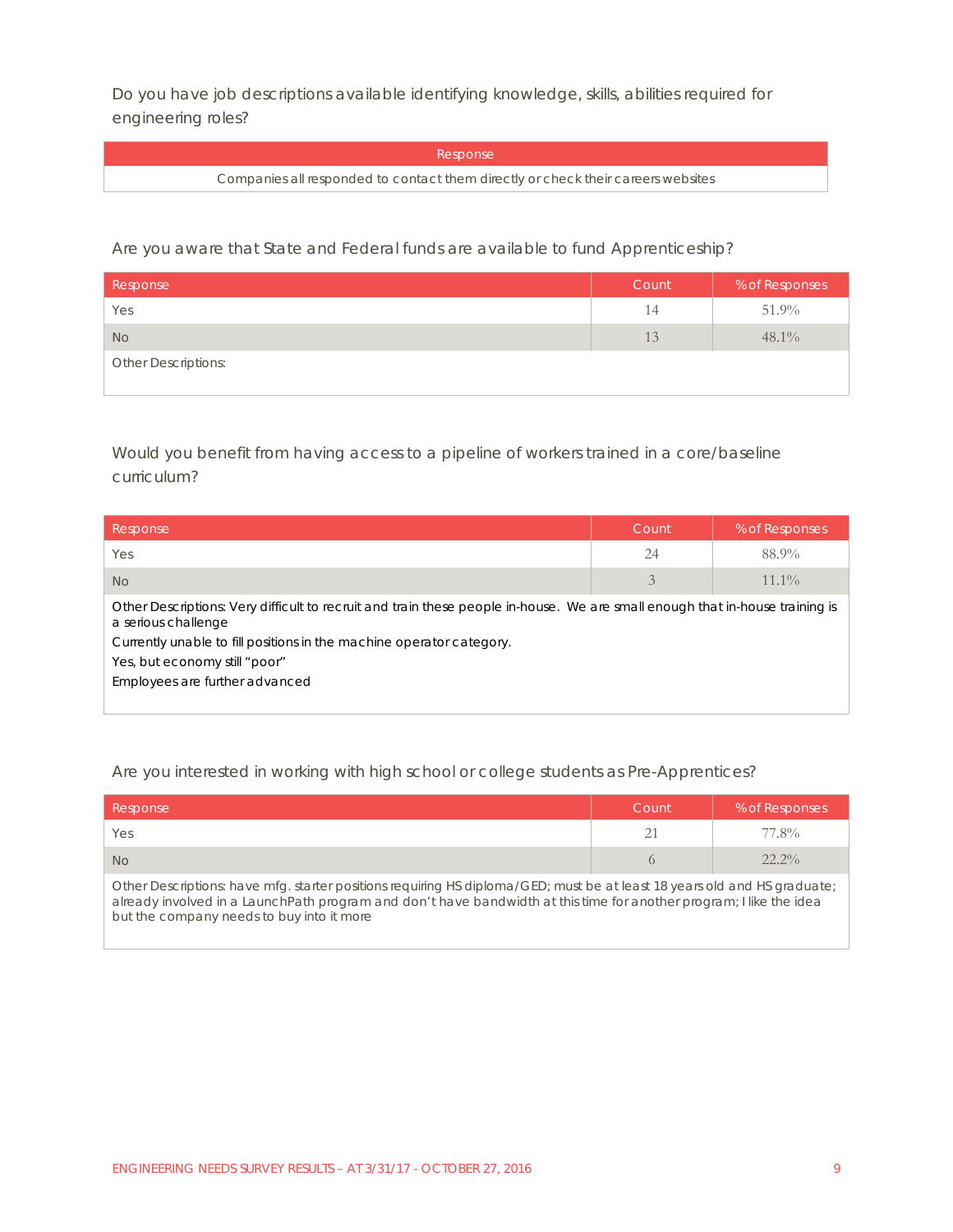Are you interested in a Pre-Apprenticeship and/or Apprenticeship (earn & learn) program customized to your needs?

| Response                                                                                                                                                                                                                                                                                                                   | Count | % of Responses |
|----------------------------------------------------------------------------------------------------------------------------------------------------------------------------------------------------------------------------------------------------------------------------------------------------------------------------|-------|----------------|
| Yes – would consider hiring a high school or college student as a Pre-<br>Apprentice and/or Apprentice                                                                                                                                                                                                                     | 17    | $39.5\%$       |
| Yes - I have incumbent workers I would consider enrolling in a program                                                                                                                                                                                                                                                     | 6     | $14\%$         |
| Yes-I am interested in a customized program for my company                                                                                                                                                                                                                                                                 | 12    | $27.9\%$       |
| No - not interested                                                                                                                                                                                                                                                                                                        | 8     | $18.6\%$       |
| <b>Other Descriptions:</b>                                                                                                                                                                                                                                                                                                 |       |                |
| We would be interested in both the engineering and CNC Machinist / operator areas<br>Currently working with Goodwill Industries (Tracy Difilippis) and the U.S. Department of Labor Office of Apprenticeship<br>(Richard Davis) to develop an Apprenticeship program for the company for hourly production level employees |       |                |
| Prefer college students                                                                                                                                                                                                                                                                                                    |       |                |
| Not at this time but if we grow yes                                                                                                                                                                                                                                                                                        |       |                |
| Yes, I would consider hiring high school or college students and Yes I have incumbent workers that I would consider<br>enrolling                                                                                                                                                                                           |       |                |

Interested in participating in the SBWIB manufacturing sector partnership meetings to identify skill gaps in the region and build a workforce pipeline in the area?

| Count | % of Responses |
|-------|----------------|
| 17    | 63%            |
| 10    | $37\%$         |
|       |                |
|       |                |
|       |                |

#### Interested in participating in an Apprenticeship Committee?

| Response                                                                     | Count | % of Responses |
|------------------------------------------------------------------------------|-------|----------------|
| Yes                                                                          |       | $59.3\%$       |
| <b>No</b>                                                                    |       | $40.7\%$       |
| Other Descriptions: Need to know more about requirements and time commitment |       |                |